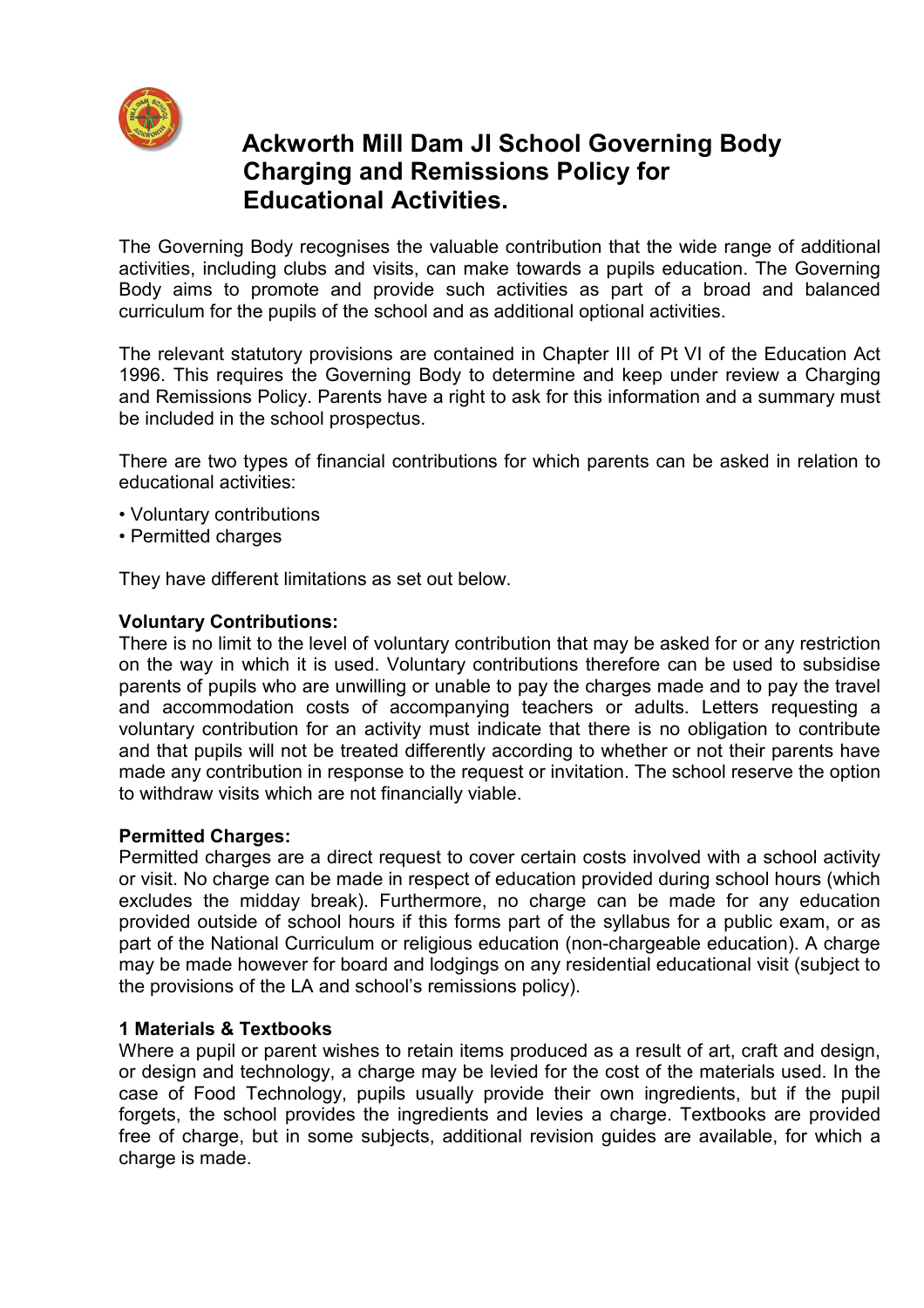# **2 Music Tuition**

The school levies charges in respect of individual music tuition, and group music tuition up to and including 4 persons, if the teaching is not an essential part of either the National Curriculum or a public examination syllabus being followed by the pupil.

## **3 Residential Activities/Activities Outside School Hours**

If the activity is held outside school hours and is education other than non-chargeable education, then it is regarded as an "optional extra". A charge may be made for the full cost of the activity but must not exceed the actual cost of providing the activity. The charge may include the costs of travel, board and lodgings, additional staff costs, entrance fees, insurance, materials and equipment. However, the charge made to individual parents cannot include any cost added to subsidise parents of children who are unwilling or unable to pay the charge.

## **When is an activity held in school hours?**

**A day visit** is in school hours if:

50% or more of the total time (including travelling) occurs in school hours. As mentioned above school hours do not include the normal midday break.

# **A residential visit** is in school hours if:

The number of school sessions missed is 50% or more than the number of half days spent on the visit (including travel).

A school session equates to a registration session (i.e. 2 per day).

A half-day is a 12 hour period ending at midday or midnight.

## **4 Examination Entries**

A charge will be levied in respect of examination entries for pupils where the school has not prepared the pupil for the examination.

A charge will be levied in respect of examination entries for pupils where

- the school has prepared the pupil for the examination and

- it considers that for educational reasons the pupil should not be entered and

- the pupil's parent/guardian wishes the pupil to be entered (or pupil him/herself when over 18 years old).

In these circumstances, if the pupil subsequently passes the examination, the school may refund the cost.

A charge may be levied for pupils re-sitting an examination.

A charge will be levied where a pupil fails without good reason to complete the requirements of any public examination where the school paid or agreed to pay the entry fee.

## **5 Damage/Loss to Property**

A charge will be levied in respect of wilful damage, neglect or loss of school property (including premises, furniture, equipment, books or materials), the charge to be the cost of replacement or repair, or such lower cost as the Headteacher may decide.

## **6 Lettings**

The school will make its facilities available to outside users at a charge of at least the cost of providing the facilities. The scale of charges will be determined annually by the Finance Committee and approved by the Governing Body. (Please also see letting information in the Financial Management Policy).